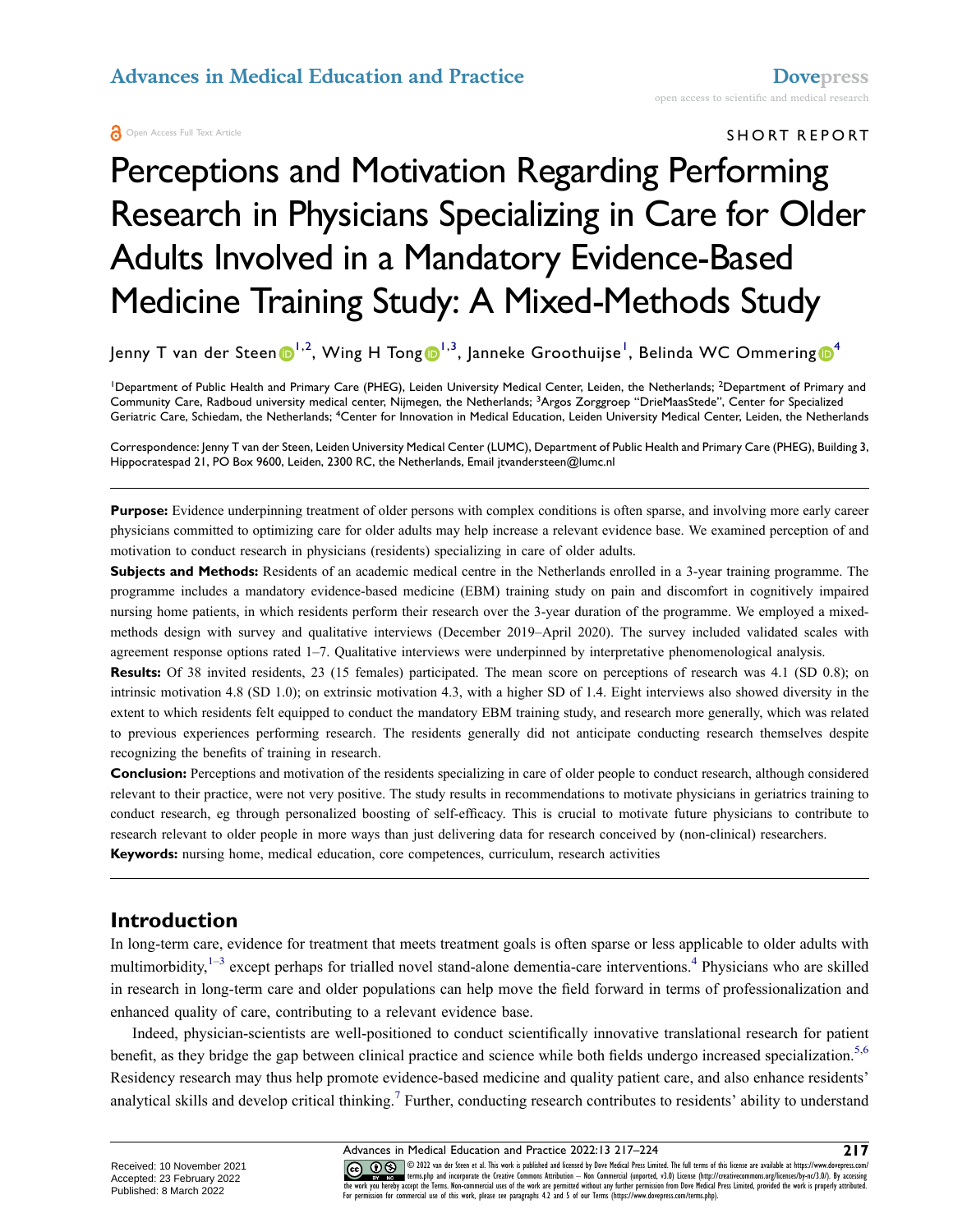<span id="page-1-0"></span>research, which in turn supports evidence-informed decision making in current and future practice, for instance through increased capacity to critically appraise trial effects. $8,9$  $8,9$ 

<span id="page-1-1"></span>To reinforce motivation,<sup>[10](#page-7-8)</sup> it is important to understand medical residents' perceptions and motivation regarding engaging in research. Recent research among medical students suggests that intrinsic motivation relates to actual research involvement, while extrinsic motivation does not.<sup>[11](#page-7-9)</sup> We examine perception and motivation regarding conducting research of novice physicians specializing in care for older adults, when exposed to the mandatory conduct of research as part of evidence-based medicine (EBM) education.

# **Methodology**

### Study Design

Mixed-methods study with survey (December 2019) and subsequent qualitative interviews (January–April 2020). We adhered to the General Data Protection Regulation procedures (EU 2016/679). The Netherlands Association for Medical Education (NVMO) approved the study protocol (16 October 2019; number 2019.7.7). The participants provided informed consent, part of which was consent to publish anonymized responses.

### Setting

<span id="page-1-5"></span><span id="page-1-4"></span><span id="page-1-3"></span>The study was conducted in the Netherlands, where so-called "elderly care" (older adults) medicine represents an important specialization.<sup>12</sup> The 3-year resident training programme comprises practical training and a 1-day-a-week training at the University. Physicians should be able to adequately interpret research results,<sup>[13](#page-7-11)</sup> but the Leiden University Medical Center curriculum additionally features a mandatory EBM training study<sup>[14](#page-7-12)</sup> to acquire competencies to plan and conduct research (more information in [Supplementary Box S1\)](https://www.dovepress.com/get_supplementary_file.php?f=348735.docx). The training study covers the breadth of contributing to a fixed, but broad, data collection on pain and discomfort in the cognitively impaired nursing home patients under their care, and group work with two to four peers. Residents generate a research question, perform analyses, and report results in an article and paper presentation in the third year. Most classes for the training study are scheduled in the first year.

## **Participation**

We invited residents of three groups in year 1 or 2 of their 3-year certification curriculum. We explained the study and provided informed consent forms to return at the residents' convenience, with options to participate in the survey, an interview, or both. We e-mailed two reminders and teachers reminded residents during classes.

### Survey

<span id="page-1-2"></span>The survey comprised open-ended and closed items, and included perception, intrinsic and extrinsic motivation for research scales with agreement rated 1–7 based on Self-Determination Theory<sup>[15](#page-7-13)</sup> validated in medical students.<sup>[11](#page-7-9)</sup> We adapted phrasing for residents specializing in care for older adults where needed ([Supplementary Tables S1–S3\)](https://www.dovepress.com/get_supplementary_file.php?f=348735.docx).

### Interviews

<span id="page-1-6"></span>Semi-structured individual interviews with residents were conducted by WHT (male PhD and resident of non-invited group) and HJAS (female postdoctoral fellow, psychologist) guided by an interview guide ([Supplementary Box S2\)](https://www.dovepress.com/get_supplementary_file.php?f=348735.docx). To fit with our aim to understand people's experiences, "interpretative phenomenological analysis" (IPA) underpinned the design, conduct and analysis of the qualitative interviews.<sup>[16,](#page-7-14)[17](#page-7-15)</sup> The "phenomenon" under study was the experience of the development of a professional identity, with a focus on perceptions and motivation regarding research. "Interpretation" referred to the meaning making of residents reflecting on research and the EBM training study in particular.

## Analysis

We calculated mean item and total scores for the scales, substituting with item means if less than 30% missed. We compared scores between interviewees and non-interviewees with a *t*-test to verify possible selective participation.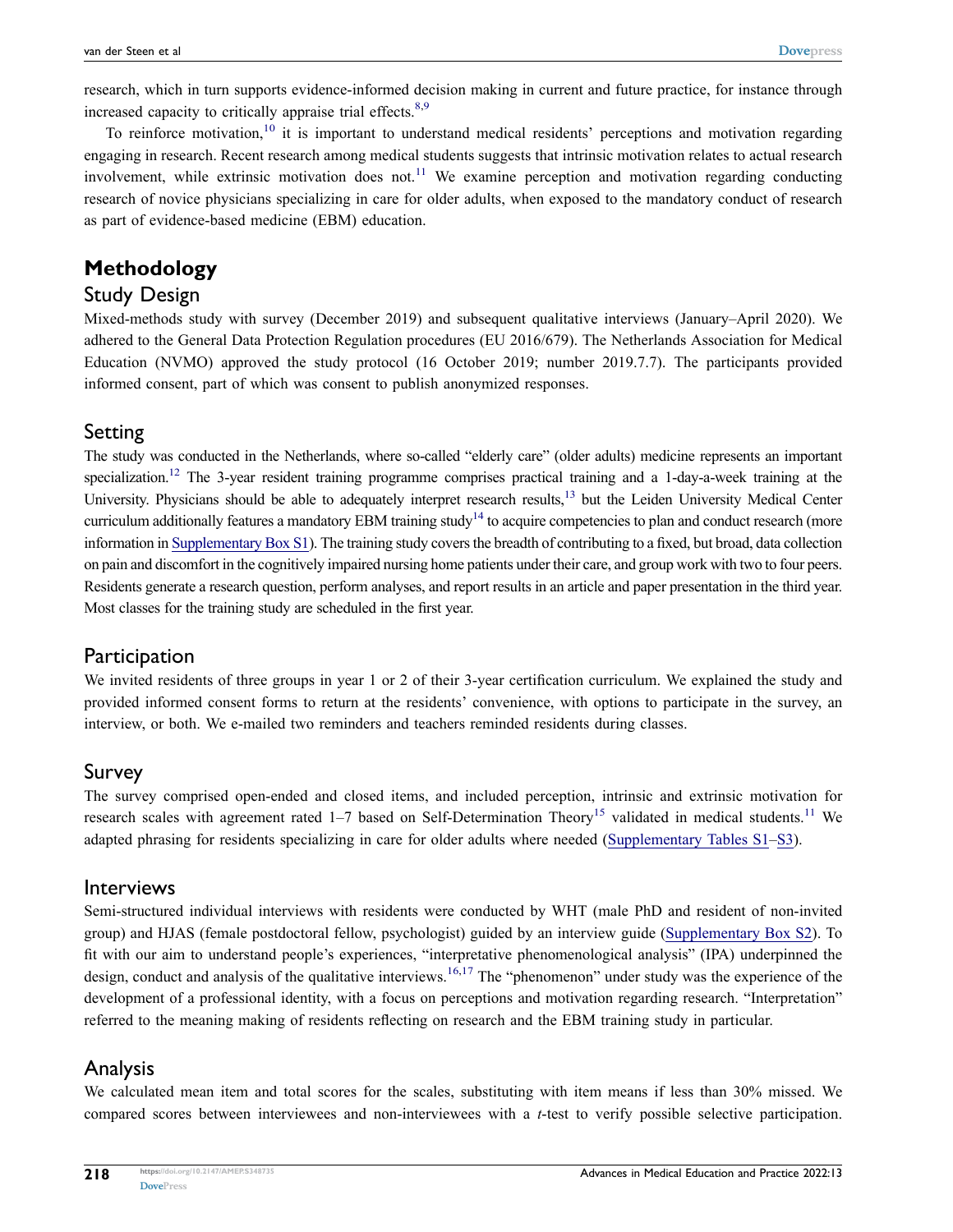Quantitative data were analysed using IBM SPSS Statistics version 25 for Windows (2017). JTvdS, WHT and JG coded open-ended survey items inductively.

Before the interview, the interviewer reviewed the respondent's completed survey to inspire questions additional to those in the interview guide, and afterwards noted impressions in a log. The interviews were audio recorded and transcribed verbatim; the researchers verified accuracy of the transcripts. JTvdS started stepwise analysis with gaining an understanding of individual experiences,<sup>16</sup> focusing on instances of reflection on what experiences meant to the resident, marking transcripts and writing memos on each interview. Next, narratives of individuals were linked to common points of reflections, which were linked to striking quotations marked in earlier phases. In case of doubts regarding meaning making, the audio recording was listened to again. Finally, text snippets as large as quotations were coded around the central points throughout the full transcripts. JG analyzed two interviews independently and discussed meanings with JTvdS. Further, WHT and JG provided feedback on interim analyses, which enriched the double hermeneutics of meaning making.

### **Results**

Of 38 invited residents, 23 (61%) completed the survey; 18 were in the first year of their training, and five in the second year. Mean age was 31.7 years (SD 6.6) and 15 (65%) were female.

The mean score on perceptions of research was 4.1 (SD 0.8), on intrinsic motivation 4.8 (SD 1.0) and on extrinsic motivation for research 4.3 with a higher SD of 1.4 [\(Table 1\)](#page-2-0). The item scoring lowest across scales referred to capability to conduct research independently being necessary (mean 3.1, SD 1.2). Further, "I think that doing research could help me to

| <b>Items</b>                                                                | Mean Score (SD) <sup>a</sup> | Min - Max or $a^b$ |
|-----------------------------------------------------------------------------|------------------------------|--------------------|
| Perceptions of research - mean item score                                   | 4.1(0.8)                     | $\alpha = 0.76$    |
| It is important for elderly care physicians to have scientific skills       | 4.6 $(1.1)$                  | $3 - 6$            |
| A scientific educational programme is important for me                      | 3.7(1.1)                     | $2 - 6$            |
| I enjoy the attention paid to science in this course                        | 4.5 $(1.2)$                  | $3 - 7$            |
| The elderly care physician training program should be scientific            | 4.7 $(1.2)$                  | $3 - 7$            |
| An elderly care physician should be able to do research independently       | 3.1(1.2)                     | $I-6$              |
| Intrinsic motivation - mean item score                                      | 4.8(1.0)                     | $\alpha = 0.87$    |
| Doing research is interesting                                               | 4.8 $(1.1)$                  | $3 - 7$            |
| Doing research is fun                                                       | 4.0(1.3)                     | $2 - 7$            |
| I view doing research as a challenge or an exciting challenge <sup>c</sup>  | 4.6 $(1.4)$                  | $1 - 7$            |
| I like solving puzzles and problems                                         | 5.8(0.8)                     | $5 - 7$            |
| I am able to develop myself by doing research                               | 4.9(1.2)                     | $2 - 7$            |
| Extrinsic motivation - mean item score                                      | 4.3(1.4)                     | $\alpha = 0.75$    |
| I think doing research is useful for my resume                              | 4.9(1.4)                     | $2 - 7$            |
| I think that doing research could help me to distinguish myself from others | 4.5(1.8)                     | $I - 7$            |
| I think that doing research could help me to get a good job in the future   | 3.4(1.8)                     | $1 - 7$            |

<span id="page-2-0"></span>**Table 1** Perceptions of Research and Motivation to Conduct Research Item Scores (N=23 Residents "Elderly Care" Medicine)

<span id="page-2-1"></span>Notes: <sup>a</sup>Response options with end points with verbal and symbolic descriptors 1 (— totally disagree) to 7 (+++ totally agree) and middle anchor 4 with symbol only (-/+). See [Supplementary Table S2](https://www.dovepress.com/get_supplementary_file.php?f=348735.docx) for more detail about the survey instrument and minor adaptations made for elderly care physician respondents. <sup>b</sup>Cronbach's alpha values between 0.70 to 0.95 generally represented adequate homogeneity.<sup>[18](#page-7-16) c</sup>The English translation in Ommering et al<sup>[11](#page-7-9)</sup> was "Doing research is challenging" The literal translation of challenging in Dutch can be interpreted as a negative experience (challenge) but also, and perhaps more so, as a positive experience (exciting challenge). We therefore did not reverse code the item for the total score.

**Abbreviation**: SD, standard deviation.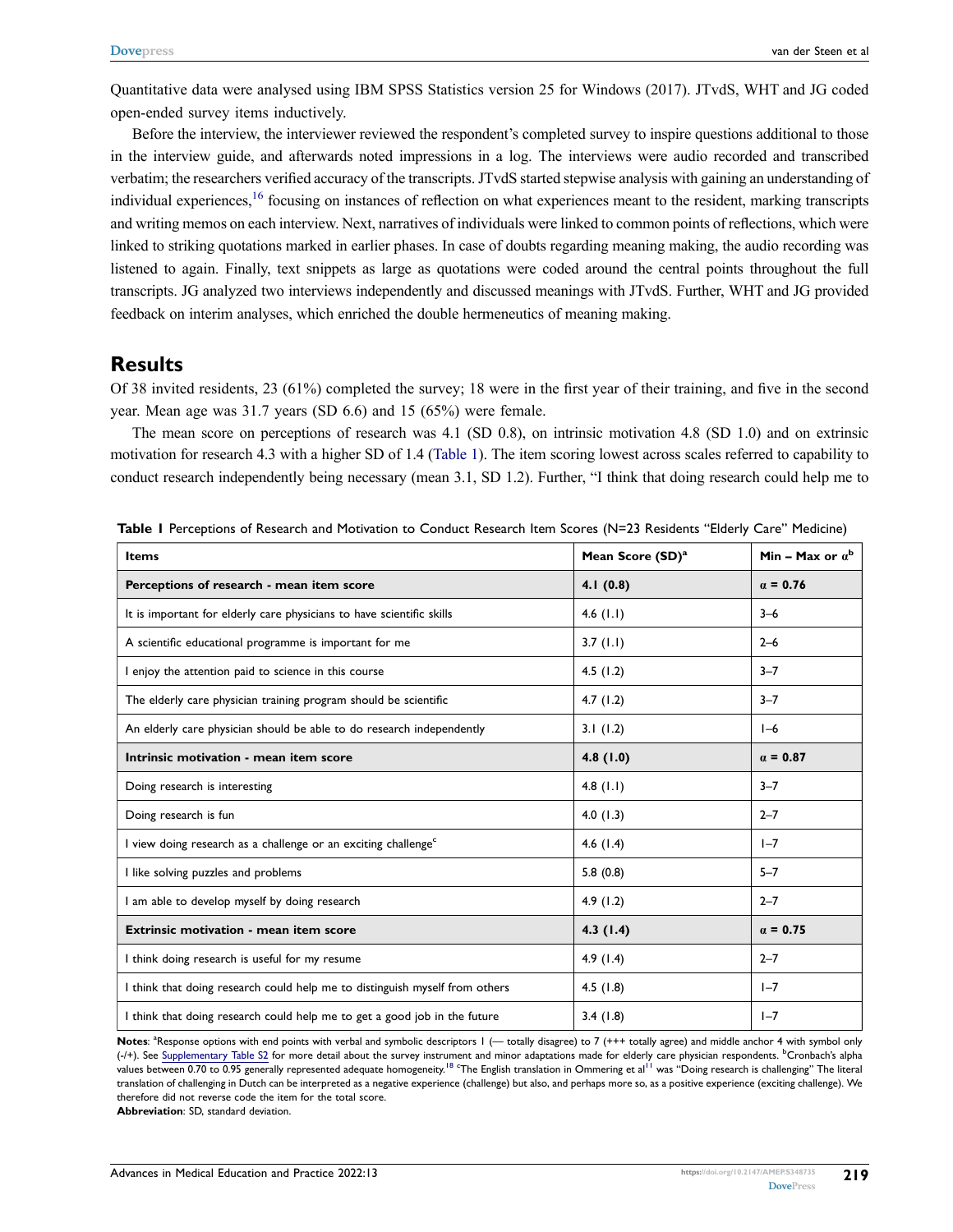get a good job in the future" scored low (mean 3.4, SD 1.8; extrinsic motivation scale), and on the perceptions scale, "a scientific educational programme is important for me" (mean 3.7, SD 1.1). The item scoring highest by far  $(\geq 5)$  across scales was the only item not referring to science, "I like solving puzzles and problems" (intrinsic motivation, mean 5.8, SD 0.8). The open-ended comments indicated a balance of positive and negative aspects of the EBM training study; none of the 23 residents provided exclusively positive or negative feedback. Most criticized was the organization of the training study, with instructions being unclear, little protected time and fragmented classes making dedication to doing research very difficult. The content, expressing interest in increasing EBM competencies, and dedication of staff were appreciated the most.

Nine residents consented to an interview, and we interviewed eight (five females). Interviewee motivation scale scores were similar but perceptions were more favourable (mean 4.6 SD 0.7) compared to non-interviewees (mean 3.9 SD 0.8; *P*=0.045). The interviews lasted 31–50 minutes; five were face-to-face; in their nursing home (4) or at the university (1) according to their preference, and the last 3 interviews were by Zoom due to COVID-19 measures. Residents' research experience was highly variable, ranging from almost absent to a PhD (exempt from the training study but reflecting on own and communicated peer experiences). Expectations regarding the EBM curriculum (burden, difficulty, benefits) also varied.

Key experiences regarding the EBM training study included enjoying the study and learning experiences while recognizing its pragmatic approach, and frustration about slow progress. Developing an exciting research question with no overly obvious answer and relevant to practice was described as an enjoyable experience. The fixed data collection reduced the choice of research questions, but it also offered a framework appreciated by the most inexperienced residents. Structured detailed observation of patient behaviour for data collection was mentioned as an educational experience directly relevant to practice. Navigating peer research group dynamics was perceived as educational, even if frustrating due to slower than aimed for progress over the years. The residents commonly related inefficient work and learning experience to lack of protected time, problems scheduling classes and peer group work. They found that maintaining focus is required for their research to progress.

There was great diversity in how equipped residents felt to conduct the EBM training study and research more generally. The meaning they attached to their experiences emerged through the lens of previous experiences conducting research themselves or collecting data for others. The interview itself was instrumental in making sense of their experiences; several residents reflected on it when concluding the interview [\(Box 1](#page-4-0), quote a).

The residents considered the value they attached to research personally, in clinical work and career. Their reflections centred around five issues ([Box 1,](#page-4-0) quotes b–j).

(1) Self and medical practice ideals. The residents would become an MD who navigates complexities creatively, a communicative team player engaging in long-term relationships.

(2) Value of research for my profession. They perceived the evidence underpinning their profession as rather weak and saw a need to enhance the evidence to support decisions in complex cases.

(3) Value of EBM and research training for my own practice. The residents felt they needed to master the EBM way of thinking and update their knowledge. However, they felt that communication skills mattered more, as excellent communication is what really makes a good doctor.

(4) (Not) anticipating conducting research myself. The residents generally would not do research themselves in the near future, as they prioritized becoming a good MD. Doing research well would take too much time; they might reconsider later, if allowed by academic practice environment, support and private circumstances.

(5) (Variable) self-efficacy to practice EBM and to conduct research. Beliefs varied greatly depending on earlier exposure and experiences with research.

Trade-offs and choices of time investment emerged from the residents' reflections, regardless of self-efficacy. They were strongly motivated to use highly valued and enjoyable creative teamwork skills for the purpose of becoming a good doctor rather than for the purpose of doing research. Research was perceived to take much competing time relative to its benefits. One resident with much research experience explained it dominates life, as do responsibilities for long-standing relationships in nursing home practice compared to hospital practice [\(Box 1,](#page-4-0) quote k). Although they recognized benefits of understanding research for the complex clinical decision-making and communication with family and other disciplines they encounter in practice, they would therefore not engage in research themselves.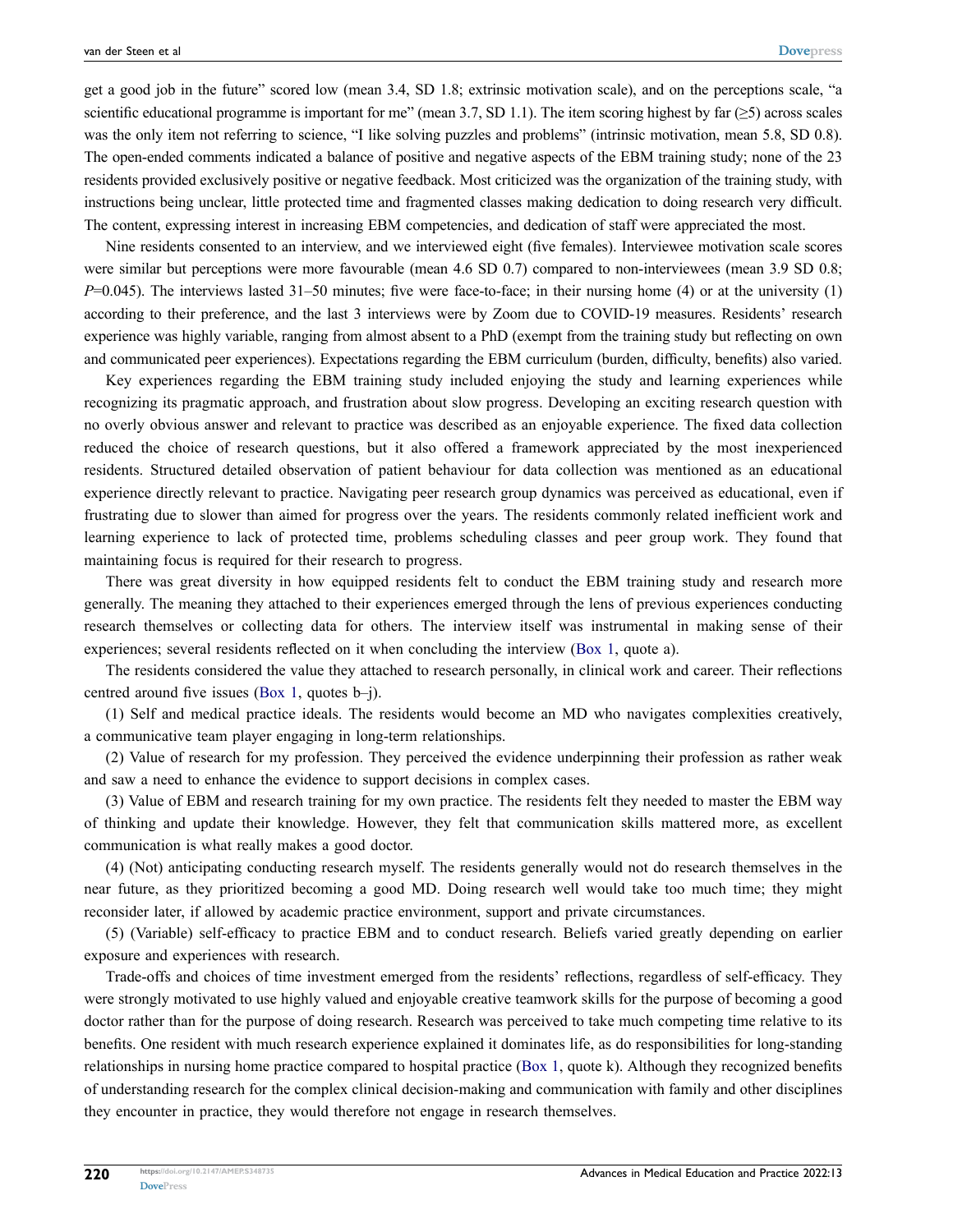#### <span id="page-4-0"></span>**Box 1** Citations from Interviews and Open-Ended Survey Questions

#### **Sense Making Through Being Interviewed**

"This interview we are conducting now. And actually, it makes me realize that doing research is a lot more fun than I thought. Only, I don't want to spend so much time on it."

(**quote a**, interviewee 4, some research experience).

#### **(1) Self and medical practice ideals**

"that you have a wide range of patients, and complaints too, and that the stories those people tell really matter. In other words, that it is highly customized, so you must think for yourself, you have to take the individual's wishes into consideration. And the setting, in which you work very closely with colleagues, also really appeals to me."

#### (**quote b**, interviewee 1, experienced in research).

"And some PhD students are such socially handicapped boors, sorry, I encountered one who made me think 'OK, yeah, you know, some people have no choice but to go into research."

(**quote c**, Interviewee 5, no experience in research)

#### **(2) Value of EBM for my profession**

"Eh, doing research; underpinning the things we want to know through research, actually. Those are sort of the keywords that come to mind" (**quote d**, Interviewee 5, no experience in research)

#### **(3) Value of EBM or EBM training for my own practice**

"and ultimately, the foundation of what I am doing as a doctor, practicing medicine."

#### (**continued quote d**, Interviewee 5, no experience in research)

"In any case, I think that reasoning, the understanding of the profession, if only through systematic thinking in scientific research, when you have participated in that, it influences your way of thinking for the rest of your life. And I think it improves your analytical ability. So just participating changes something in the way you think, and in your attitude towards work. So that's what it already yields, and I hope that different outcomes of studies, that they will produce things that we think are good to do."

(**quote e**, Interviewee 4, some research experience).

"then when I look at a colleague, for example, well, there really are a lot of them who don't do research but that doesn't make them less effective elderly care physicians."

(**quote f**, Interviewee 6, some research experience).

#### **(4) (Not) Anticipating conducting research myself**

"I do not think you necessarily have to be able to do research, no. I have mentioned interpreting research results, which I think is important, that you can reflect on it, but do it yourself, no. And I think it is very noble that efforts are being made, including by the University, to like promote it." (**quote g**, Interviewee 6, some research experience).

"Well, no, participating, I think that's … if I think that that subject, that I can contribute … because in itself, administering those scoring lists, or thinking about it, about the inclusion, that does not take much time. But actually developing it in advance, which takes the most time, collecting and processing data, that just takes way too much time, and it's not what motivates me, unfortunately".

(**quote h**, Interviewee 4, some research experience).

#### **(5) (Variable) self-efficacy to practice EBM and to conduct research**

"Eh, and besides I, I like statistics and all that stuff, so that eh [laughs], not many are like that, but … "

(**quote i**, Interviewee 7, experienced in research).

"I must say that my affinity with doing research is not very strong, because I know I find it difficult. So that's why I thought 'you know, here we go again, it has to be done', but it is good to learn from it, you know, you get something out of everything you do."

(**quote j**, Interviewee 5, no experience in research).

#### **Nursing home practice compared with hospital practice and dedication to research**

"but you can see that they always feel that it is not finished and there is no end to it. That is a bit of a thing in the nursing home, anyway. At the [name hospital department] it might be hard work and not always fun, but, when you close the door behind you at 5 o'clock, someone else is going to see those people … ".

(**quote k**, Interviewee 1, experienced in research).

#### **Recommendation**

"I feel it would be better to cluster certain types of research activities. Like in a two-day science event for example. Then you can really get into it; have the time to get excited. Now it is spread out, which means it is always 'another thing you have to get done' "

(**quote l**, from open-ended survey item completed by Interviewee 7, experienced in research)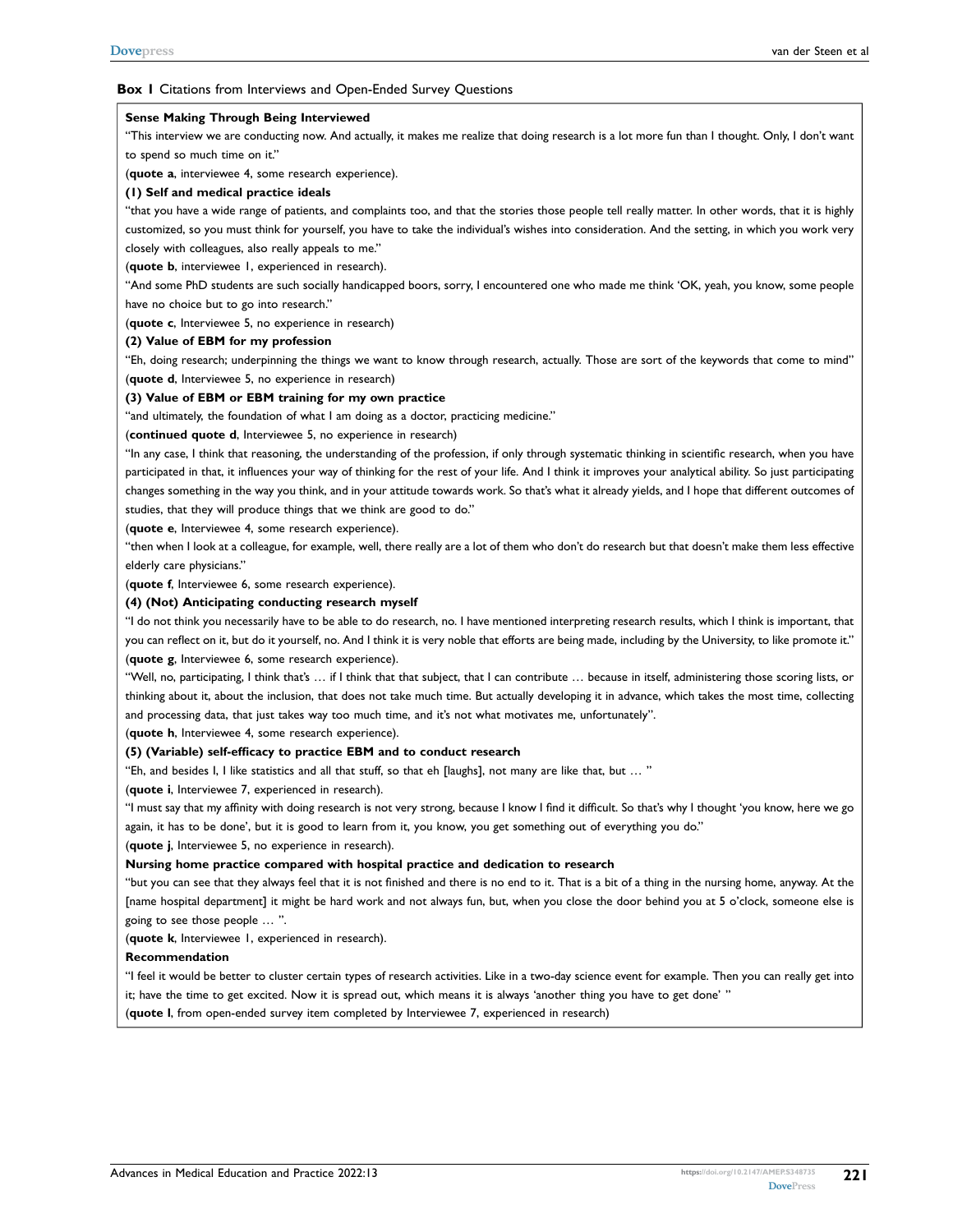# **Discussion**

Perceptions of research were not very favourable, motivation to conduct research was modest, and self-efficacy highly variable among residents specializing in care for older adults involved in a training study covering all phases of conducting research across their 3-year programme. The residents perceived (quantitative) research as distant from empathic care practice. Protected time and focus needed for research competed with their motivation to learn to become a good physician, which they prioritized. However, they valued understanding research as it directly improved care for their patients.

[Table 2](#page-5-0) summarizes more general lessons from our mixed-methods study that may help in setting up a training study. The main lessons, such as personalizing research (recommendation  $2$ ),<sup>[5](#page-7-3)</sup> resonate with research among medical students and physician-scientists.

The residents practiced in settings where nursing home staff include physicians, which may explain their perception of a good physician foremost as an excellent communicator taking a central position in the web of long-standing relationships with colleagues, nursing staff and family. This finding, along with low extrinsic motivation for research to benefit careers, may not translate fully to ambulatory geriatrics or acute care settings. Other findings on perception and

<span id="page-5-0"></span>

| Recommendation | Basis (Findings in This Research)/Explanation                                                                              |
|----------------|----------------------------------------------------------------------------------------------------------------------------|
| Settings       |                                                                                                                            |
|                | Table 2 Recommendations for Training Studies for Those Specializing in Medical Care for Older Persons or in Long-Term Care |

| I. Avoid fragmented work for progress of research                                           | Experienced researchers' understanding is that to make progress and therefore to enjoy<br>doing research, protected time is what is needed the most. The workload may be accepted as<br>long as classes and group work are concentrated within a limited period of time, at least for<br>each phase in the process of doing research (quote I, Box 1). Students with no previous<br>research experience lack overview of phases in research and need help with planning.                                                                                                                                                                                                                                                                                                                                                                                                                                                                                                           |
|---------------------------------------------------------------------------------------------|------------------------------------------------------------------------------------------------------------------------------------------------------------------------------------------------------------------------------------------------------------------------------------------------------------------------------------------------------------------------------------------------------------------------------------------------------------------------------------------------------------------------------------------------------------------------------------------------------------------------------------------------------------------------------------------------------------------------------------------------------------------------------------------------------------------------------------------------------------------------------------------------------------------------------------------------------------------------------------|
| 2. Personalize training based on previous research<br>experiences                           | Exposure to research and involvement, if any, may be highly variable in terms of type of<br>previous research, the student's role, and conduciveness of the environment. Any previous<br>experiences influence current perceptions of research, motivation, and self-efficacy in<br>performing the research without overreliance on supervisors or peers. Continuous access to<br>support from responsive staff who understand where students are is needed to prevent<br>fragmented work which discourages students to work effectively. Also, provide personalized<br>measures to improve self-efficacy, such as access to an online basic statistics course.                                                                                                                                                                                                                                                                                                                    |
| 3. Optimize opportunities for the research to become<br>a pleasant, motivating experience   | Further, motivate students for future research by factoring in their intrinsic motivation to<br>become a good doctor, or to do research that is directly relevant to practice, and provide<br>a sense of freedom to creatively develop the research question. Students often know their<br>interests, but may need support to develop a feasible research question within the limits of<br>a fixed data collection or obtained ethics approval. For example, using the same ethically<br>approved data collection tools, students may compare physicians' and nurses' perceptions, or<br>oversample collecting data on specific, rare subpopulations they are interested in. Consider<br>options for related qualitative research which may be appealing for doctors motivated to<br>navigate, and tinker, and adjust complexities they encounter in practice.                                                                                                                     |
| 4. Stimulate peer collaboration, optimizing roles and<br>learning experiences in group work | Provide guidance in choosing peers for group work, to complement each other's expertise,<br>which reflects how interprofessional "real" research in long-term care settings is done (team up<br>with a statistician, various clinicians, information specialist, etc). Perhaps choose collaborators<br>for group work only after all have reflected on their strong and weak points regarding research,<br>as the students may be highly capable of doing so. It may be reassuring not to have to do<br>research by executing all aspects of it themselves and to master all aspects in a single training<br>study, but to learn some aspects from peers. Further, although some understand that navigating<br>group dynamics may be a learning experience in and of itself, staff may also facilitate peer groups<br>to meet between sessions, which stimulates even the less pro-active peers to contribute and<br>keep the research on the agenda in the relevant time windows. |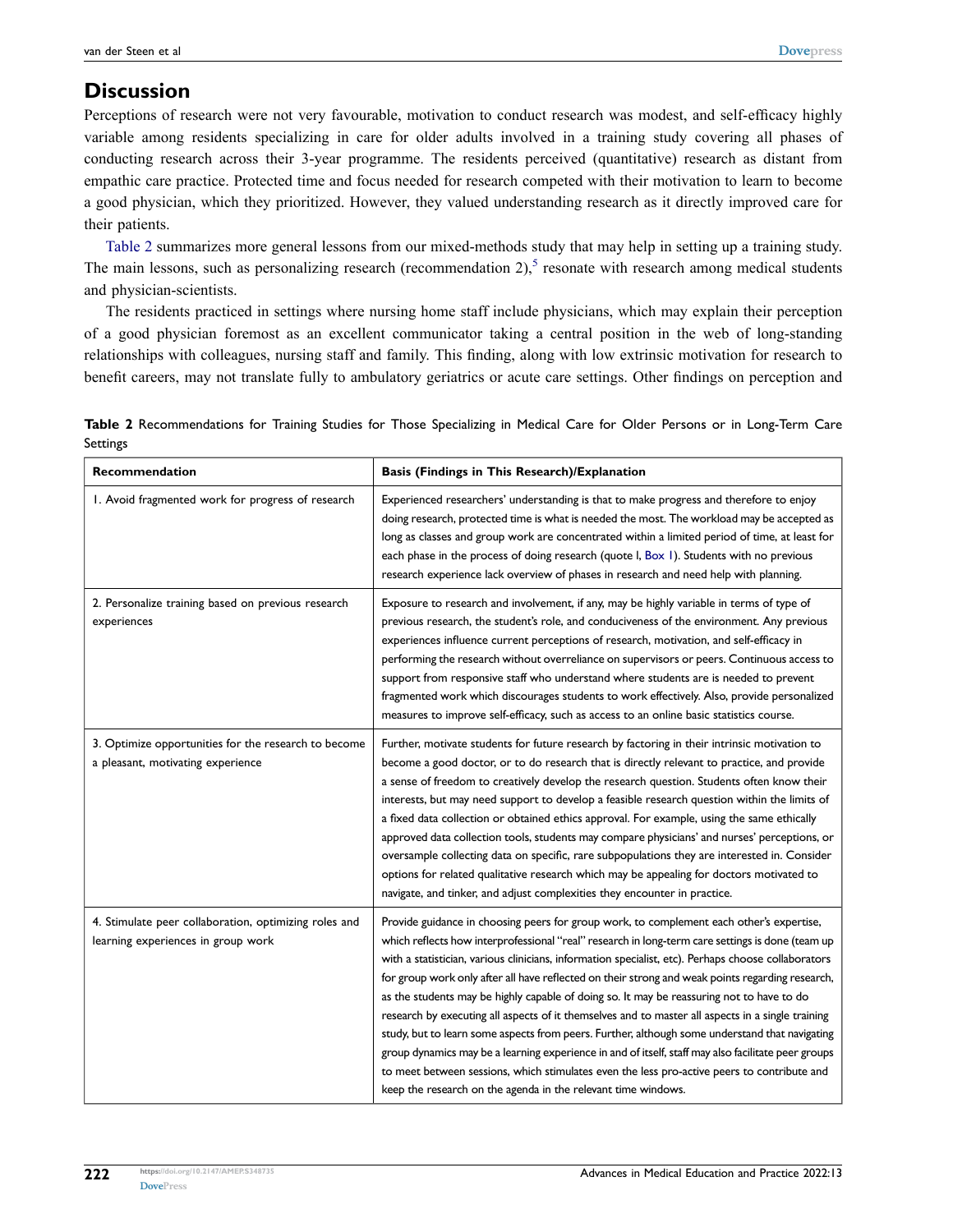motivation to conduct research may relate to interest in navigating complexities in caring for older persons, diversity in residents' backgrounds and earlier exposure to research, and the design of the educational programme around the particular EBM training study.

<span id="page-6-2"></span><span id="page-6-1"></span>Connecting research to practice is imperative<sup>[7](#page-7-5)[,19](#page-7-17)</sup> (recommendation 3) and also motivated first-year medical students of the same academic centre,<sup>[20](#page-7-18)</sup> but the residents' perceptions of research and motivation were lower.<sup>[11](#page-7-9)</sup> We did not quantify self-efficacy, but the interviews demonstrated that previous experiences strongly coloured confidence in capacity to conduct research. This is consistent with Social Cognitive Career Theory and research in medical education which asserts that early experiences such as successes shape and influence self-efficacy and positive outcome expecta-tions, and training programmes must therefore accommodate differential backgrounds.<sup>[21](#page-7-19)</sup> Further, Self-Determination Theory suggests that intrinsic motivation (doing research out of interest) is enhanced by feelings of competence, by offering autonomy and feelings of (social) connectedness.<sup>[15](#page-7-13)</sup> Indeed, a mixed-methods study found that competence, autonomy and relatedness all motivated medical students to do research, and completing compulsory projects–especially when conducted in groups (recommendation 4)–led to effective learning about research and higher future research intentions.<sup>[19](#page-7-17)</sup>

The interviews and IPA approach offered a rich understanding of experiences of the residents who are used to reflecting on their learning experiences and group dynamics; indeed, phenomenological research is suitable with more eloquent individuals.<sup>[17](#page-7-15),[22](#page-7-20)</sup> The residents also disclosed experiences of their peers about local supervisors in the nursing home not offering protected research time, a well-known barrier to combining research with clinical and educational duties (recom-mendation 1).<sup>5–[7](#page-7-5),[19](#page-7-17),[23](#page-7-21)</sup> Interviewing and analysis of interviews was conducted by researchers with diverse backgrounds, which helped appreciate rich responses, including in one case brief responses and the interviewer reflecting on difficulty connecting.

<span id="page-6-4"></span><span id="page-6-0"></span>Our study was limited to experiences in an early phase of a particular training study, and further longitudinal research should quantify self-efficacy [\(Supplementary Table S3](https://www.dovepress.com/get_supplementary_file.php?f=348735.docx)). We believe saturation was reached and eight interviews falls within a typical range for IPA analysis of experiences of  $4-10$  individuals.<sup>[16](#page-7-14)</sup> The interviews were mostly exploratory<sup>[24](#page-7-22)</sup> although conducted in parallel as in a convergent design.<sup>[25](#page-7-23)</sup> IPA's flexibility lends itself to combining with findings obtained within other paradigms.<sup>[22](#page-7-20)</sup>

# <span id="page-6-3"></span>**Conclusion**

Our mixed-methods study informed specific improvements. Building on previous research experience and empowering residents to conduct research, emphasizing creative, non-linear aspects of doing research relevant to practice is key to favourable experiences which motivate future physicians in long-term care to contribute to, but also to conduct research themselves.

## **Data Sharing Statement**

Supplementary Materials are available: [Boxes S1](https://www.dovepress.com/get_supplementary_file.php?f=348735.docx) and [S2](https://www.dovepress.com/get_supplementary_file.php?f=348735.docx) and [Tables S1–S3](https://www.dovepress.com/get_supplementary_file.php?f=348735.docx). De-identified survey data are available from the authors upon reasonable request.

# **Acknowledgments**

We thank the medical residents for participating in the research, and Brian Yothers, BSc for his assistance. We gratefully acknowledge Hanneke JA Smaling, PhD for interviewing. This work was supported by the Department of Public Health and Primary Care, and the Center for Innovation in Medical Education, Leiden University Medical Center, Leiden, the Netherlands. Belinda WC Ommering is currently affiliated with HU University of Applied Sciences Utrecht, Utrecht, the Netherlands.

# **Disclosure**

The authors report no financial, personal or any other potential conflicts of interest in this work. This work was supported by Leiden University Medical Center (LUMC), Leiden, the Netherlands. The sponsor of the study, LUMC, had no role in the design, methods, subject recruitment, data collections, analysis or preparation of paper.